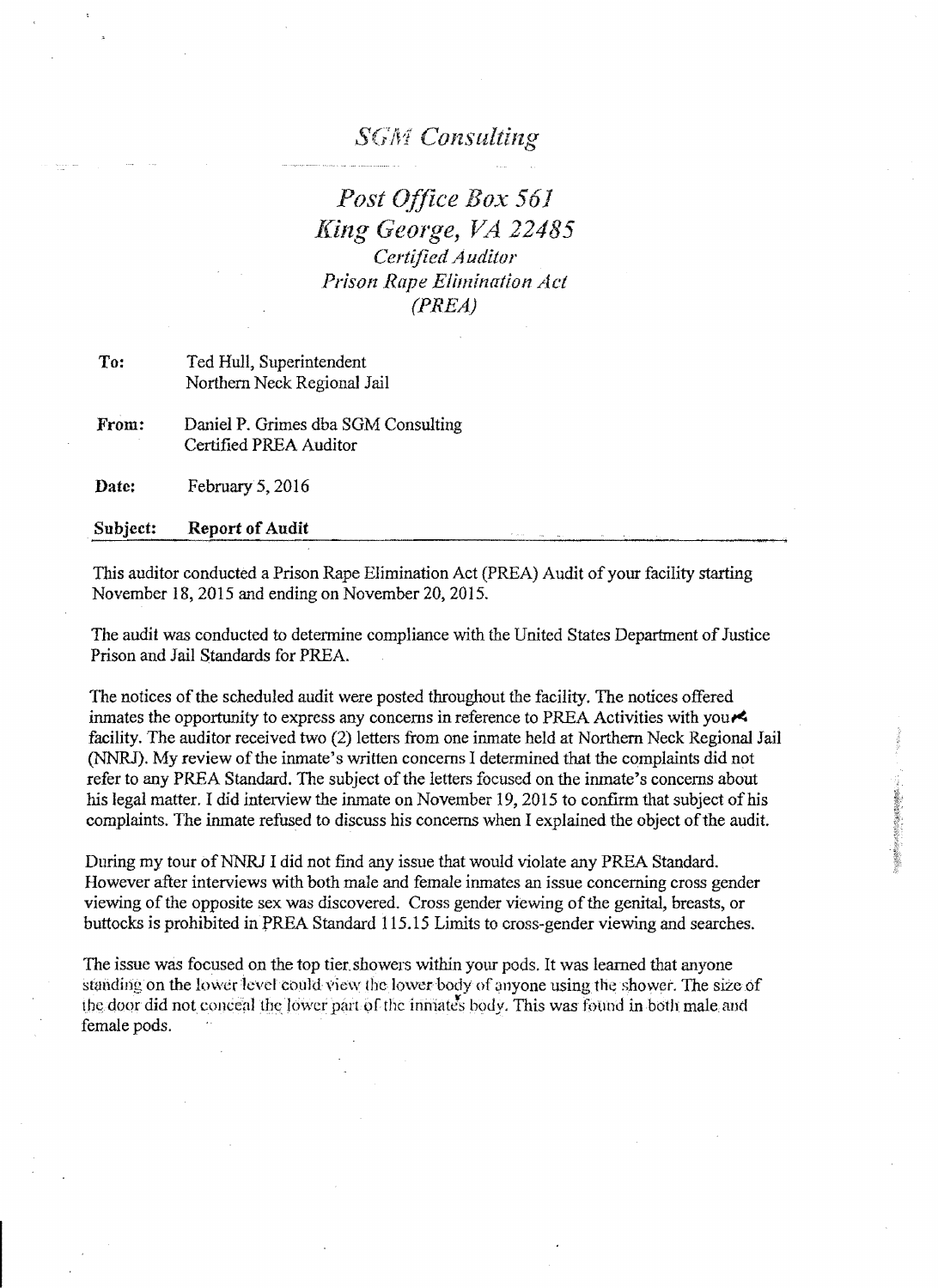The issue was addressed with your PREA Coordinator, PREA Manager, and yourself. I have received photographs of the remedy to this problem. I also retumed to your facility to view the improvements to the shower doors.

The photographs and my re-inspection determined that this is no longer an issue and the top tier showers now comply with PREA Standard 115.15.

I bring to your attention that your PREA Manager and Coordinator were completely prepared for this audit and their records were filed in order and complete.

The following addresses my assessment of each standard pertaining to NNRl.

| Standard 115.11<br>1. | <b>Exceeds Standard</b>                   |
|-----------------------|-------------------------------------------|
| 2.<br>Standard 115.12 | Meets Standard (no outside contracts)     |
| 3.<br>Standard 115.13 | Meets Standard (One facility)             |
| 4.<br>Standard 115.14 | <b>Exceeds Standard</b>                   |
| 5.<br>Standard 115.15 | <b>Exceeds Standard</b>                   |
| 6.<br>Standard 115.16 | Meets Standard                            |
| 7.<br>Standard 115.17 | Meets Standard                            |
| 8.<br>Standard 115.18 | Meets Standard                            |
| Standard 115.21<br>9. | Meets Standard                            |
| 10. Standard 115.22   | Meets Standard                            |
| 11. Standard 115.31   | <b>Exceeds Standard</b>                   |
| 12. Standard 115.32   | Meets Standard                            |
| 13. Standard 115.33   | <b>Exceeds Standard</b>                   |
| 14. Standard 115.34   | Meets Standard                            |
| 15. Standard 115.35   | Meets Standard                            |
| 16. Standard 115.41   | <b>Exceeds Standard</b>                   |
| 17. Standard 115.42   | <b>Exceeds Standard</b>                   |
| 18. Standard 115.43   | <b>Exceeds Standard</b>                   |
| 19. Standard 115.51   | Meets Standard                            |
| 20. Standard 115.52   | Meets Standard                            |
| 21. Standard 115.53   | Meets Standard                            |
| 22. Standard 115.54   | Meets Standard                            |
| 23. Standard 115.61   | <b>Exceeds Standard</b>                   |
| 24. Standard 115.62   | Meets Standard                            |
| 25. Standard 115.63   | Meets Standard                            |
| 26. Standard 115.64   | Meets Standard                            |
| 27. Standard 115.65   | <b>Exceeds Standard</b>                   |
| 28. Standard 115.66   | Meets Standard (No collective bargaining) |
| 29. Standard 115.67   | <b>Exceeds Standard</b>                   |
| 30. Standard 115.68   | Meets Standard                            |
| 31. Standard 115.71   | Meets Standard                            |
| 32. Standard 115.72   | Meets Standard                            |
| 33. Standard 115.73   | <b>Exceeds Standard</b>                   |
| 34. Standard 115.76   | Meets Standard                            |